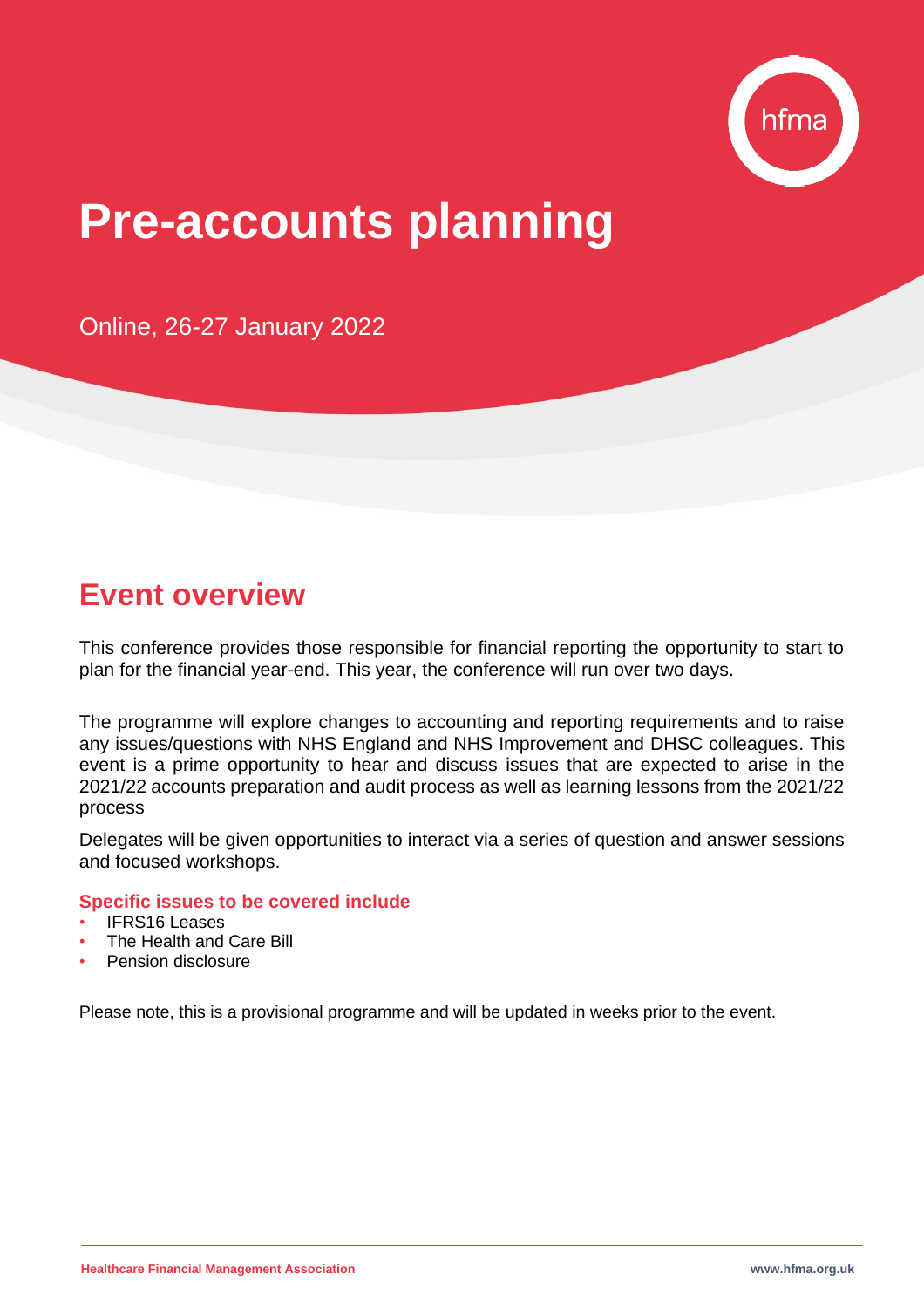### **Pre-accounts planning**

Online, Wednesday 26 January 2022

### **Programme**

- 09:30 Registration and networking
- 10.00 **Chair's opening remarks**

*Andy Ray, Finance Director – Purchase of Healthcare & Contracting, Mid & South Essex Health & Care Partnership*

10:05 **Keynote Address, view from the DHSC**

*Andy Brittain, DG Finance, Department of Health and Social Care Jennifer Nichols, Deputy Director, Accounts and Finance Operations, Department of Health and Social Care*

- 10:45 Networking break
- 11:05 **Technical update**

*Ben Sheriff, Director - Audit & Assurance, Deloitte LLP* 

This session will provide an update on financial reporting standards and public sector reporting standards that will affect NHS bodies in 2021/22 and future years. The session will also cover changes to auditing standards and regulation that may affect the audit of NHS bodies.

- 12:00 Networking break
- 12.20 **Workshop session 1 – details below**
- 13.20 Lunch
- 14:00 **Greenbury pensions disclosure**

#### *Bernadette Portasman, Stakeholder Engagement Manager - Education, NHS Pensions*

This session will cover the senior managers' pension disclosures that are required in the remuneration report and the information that NHS BSA provides so that NHS bodies can make these disclosures.

#### 14:30 **Closing remarks**

*Andy Ray, Finance Director – Purchase of Healthcare & Contracting, Mid & South Essex Health & Care Partnership*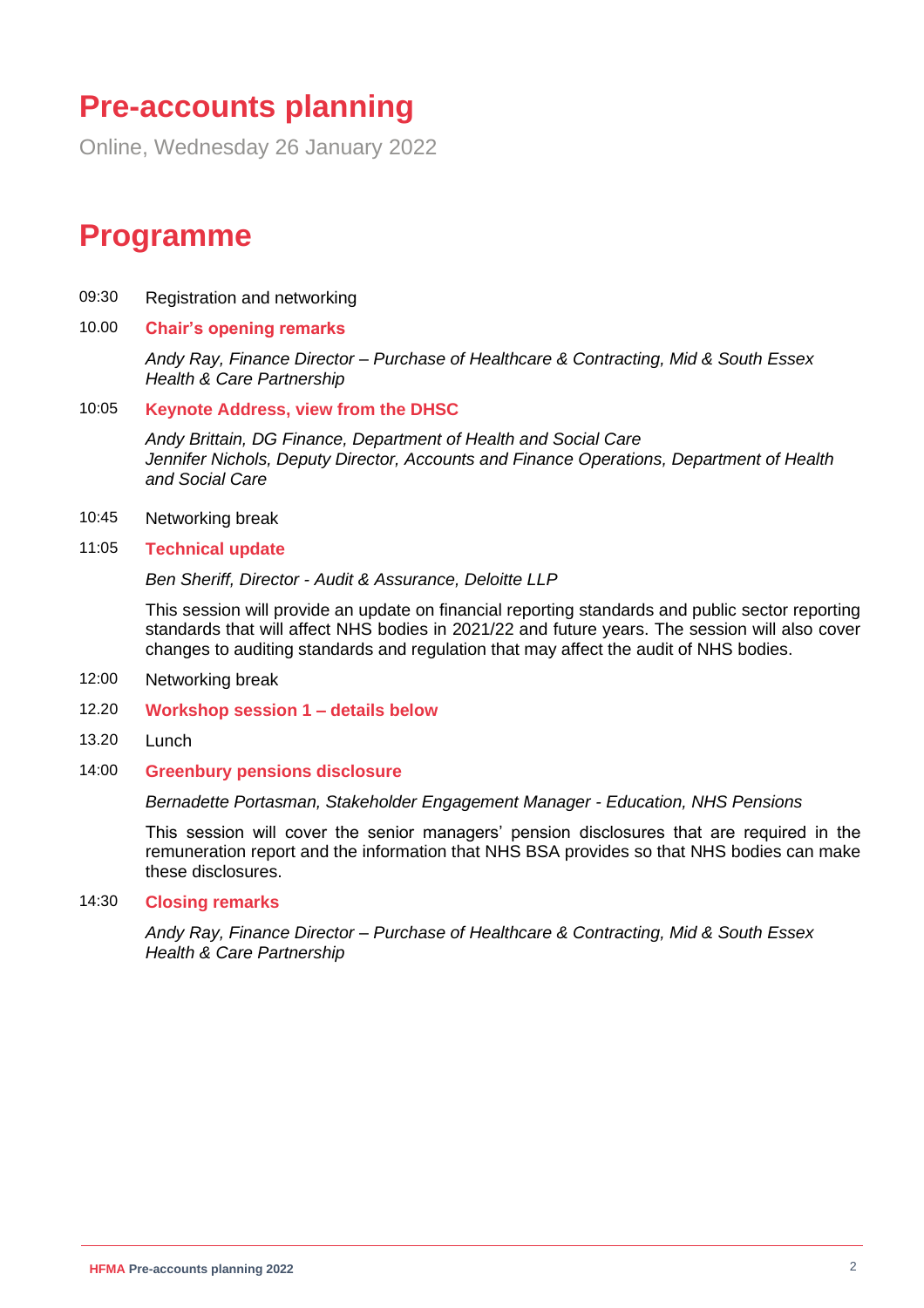# **Pre-accounts planning**

Online, Thursday 27 January 2022

### **Programme**

- 09:00 Registration and networking
- 09:55 **Chair's opening remarks**

*Andy Ray, Finance Director – Purchase of Healthcare & Contracting, Mid & South Essex Health & Care Partnership*

10:00 **The Health and Care Bill and the 2021/22 accounts** 

*Simon Currie, Director of Financial Planning and Delivery, NHS England and Improvement* 

The Health and Care Bill will abolish CCGs, establish integrated care boards (ICBs), and implement a statutory duty for NHS bodies to collaborate. It is expected that these changes will come into effect next year. This session will consider what these changes mean for providers as well as commissioners and the potential impact on the 2021/22 annual report and accounts.

- 10:45 Networking break
- 11:05 **Workshop session 2 – details below**
- 12:05 Lunch
- 12:45 **Workshop session 3 – details below**
- 14:30 Close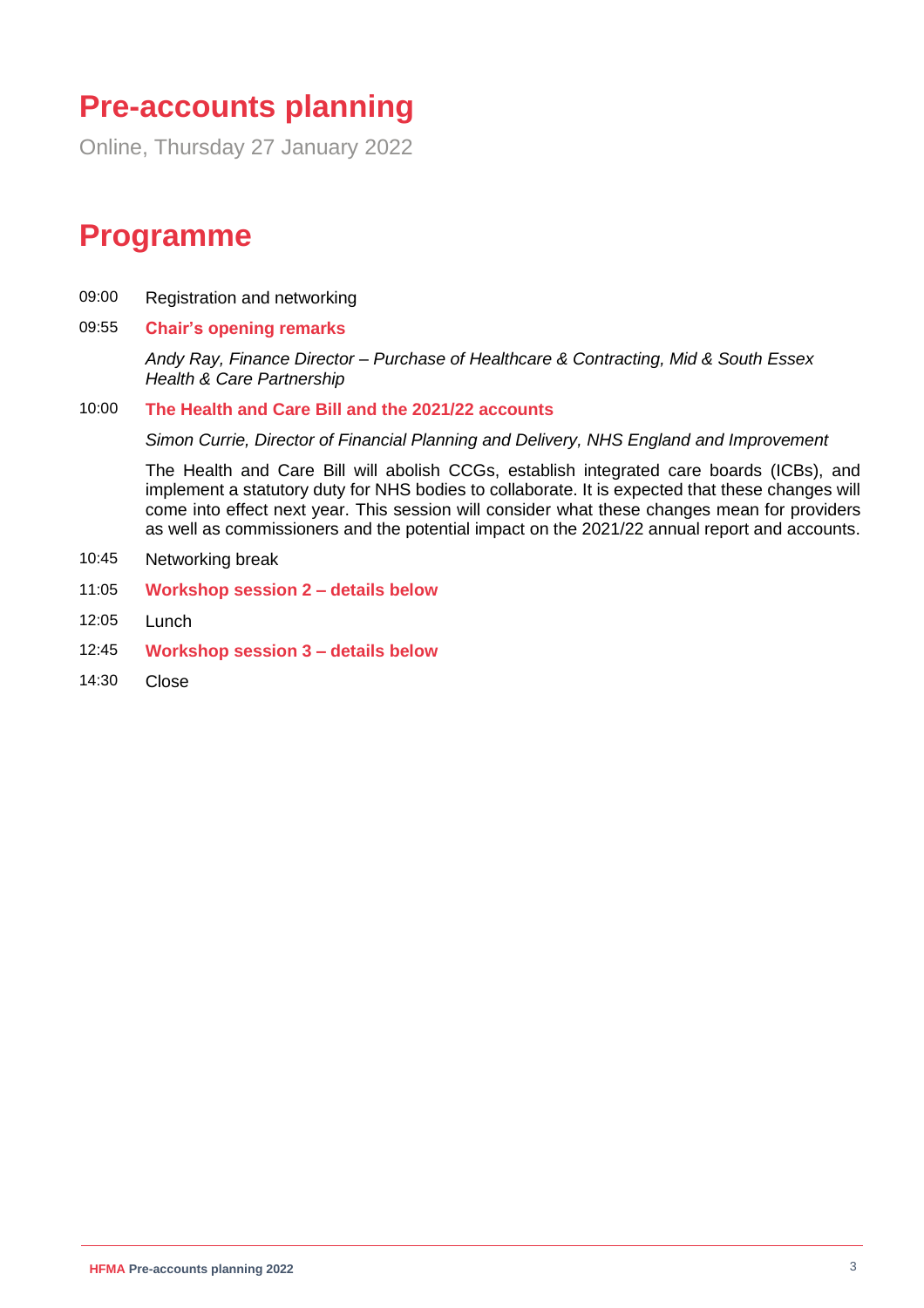#### **A. IFRS 16 leases – questions and answer session**

*Steven Wareing, Section Head – Accounting Policy and Guidance and Interim Head – DHSC Annual Report, Department of Health and Social Care*

The implementation of IFRS 16 has been deferred to 2022/23. During this session, Steven will provide some insights from the lessons learned by those government departments that adopted IFRS 16 in 2019/20. However, the bulk of the session will be an opportunity for delegates to ask Steven their questions about the application of the standard, its impact on the 2021/22 accounts and 2022/23 accounts and budgets.

It is assumed that delegates will have watched the [webinar](https://www.hfma.org.uk/education-events/hfma-event/ifrs-16-leases-2021) on 17 December 2021 as that will cover the requirements of the standard and the latest updates on the guidance.

#### **B. An introduction to preparing NHS annual reports and accounts**

#### *Matthew Bancroft, Head of Financial Control, Doncaster & Bassetlaw Teaching Hospitals NHS Foundation Trust*

NHS bodies are part of the largest group in the public sector, so they prepare their accounts as a statutory entity in their own right as well as part of a consolidated group. Matthew will explain some of the complexities of accounts preparation to those who are new to the sector or the role.

#### **C. Working well with auditors**

#### *Mark Dalton, Director – Public and Social Sector, Mazars and Martin Campbell-Smith, Leeds Teaching Hospitals NHS Trust*

*Tony Ulyett, Assistant Director of Finance, Leeds Teaching Hospitals NHS Trust* The HFMA year-end survey found that the preparation and audit of the 2020/21 annual report and accounts was generally difficult for both NHS bodies and auditors. This session will look at what can be done to improve the process by all concerned. It will cover issues such as what evidence auditors are looking for and how difficult issues are best presented – from both the auditor and the audited body's perspective. The session will also cover auditor's responsibilities, how their internal review processes work and why they ask particular questions.